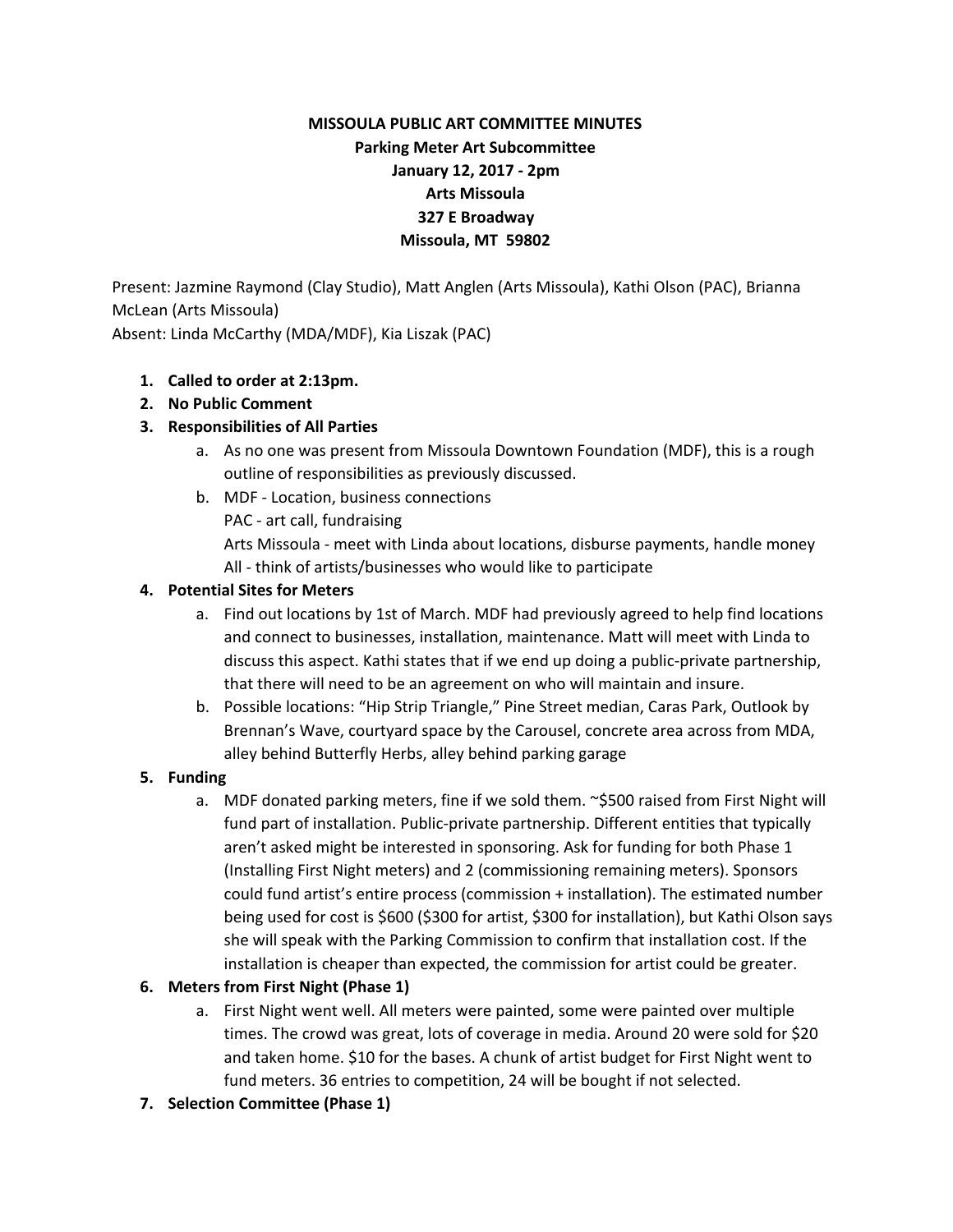a. Kathi suggests that the committee should include funders, PAC, MDF, Arts Missoula, people or businesses within the installation area, and potentially the Neighborhood Council. Prior to the selection committee, members of this subcommittee will meet to narrow down selection. Selection committee should be chosen in February, and meet in March. The site(s) could be prepped in April, with the First Night Meters tentatively planned for install and dedication in the first week of May.

## **8. Art Call (Phase 2)**

a. Kathi says that the PAC typically has 3 types of art calls - selecting an artist, an invitational to specific artists, or an open call. An open art call would be about 2-3 months long to give artists time to come up with ideas. Funders could even request a certain artist or theme, and then artist could potentially be matched up with a business. Looking for 5-6 artists. Kathi recommends Golden paint, and Matt mentions that he has an engineer willing to work with artist to alter mechanics of meters to perform different, exciting functions. The TSB contract could be used as a base for the parking meter contract. Artists should live in Missoula county.

### **9. Timeline (Not on Agenda)**

- a. Subcommittee meets to narrow down selection in coming weeks
- b. Selection committee chosen in February
- c. Selection committee meets in March
- d. Sites are prepared in April
- e. First Night meters (Phase 1) installed in May
- f. Artist meeting for art call (Phase 2) in May
- g. Phase 2 installed in August

### **10. Next Steps (Not on Agenda)**

a. After finding out cost of installation, we need to find organizations and artists who want to fund a meter/be involved.

### **11. No Comments**

**12. Adjourned at 3:32pm.**

**The City makes reasonable accommodations for any known disability that may interfere with a person's ability to participate in this meeting. People needing assistance should provide advanced notice to allow adequate time to make needed arrangements. Please call Heidi Bakula at (406)**